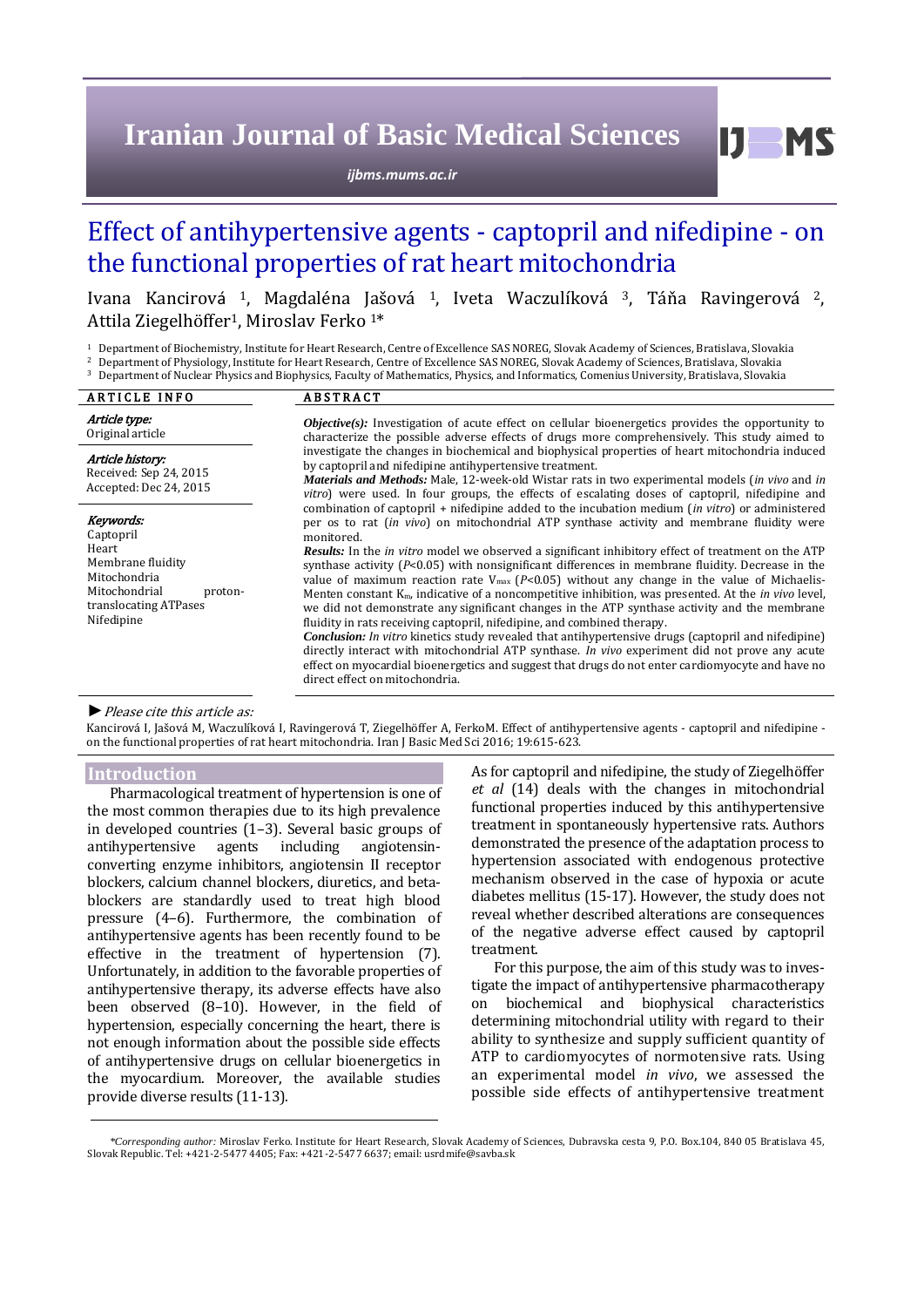with captopril, nifedipine, and their combination on the subcellular level in terms of their effect on production of cellular energy. Realization of this experiment *in vitro* has allowed us to follow the mechanism of action of the antihypertensive agent on the membrane and the membrane components of heart mitochondria possibly after the drug enters the cardiomyocyte. The functional state of mitochondrial membrane was evaluated by the parameters of ATP synthase activity, activity of mitochondrial protontranslocating ATPase, measured in the presence of  $Mg^{2+}$  ions as the activity of DNP-stimulated  $Mg^{2+}$ -ATPase, and the mitochondrial membrane fluidity, determined by using a hydrophobic fluorescence probe (DPH) (1,6-diphenyl-1,3,5-hexatriene). The degree of motional restriction of this probe (i.e. to the degree of their fluorescence anisotropy) is directly proportional to the apparent membrane microviscosity.

## **Materials and Methods**

## *Animals*

Experiments were performed on 10–12 weeks old male Wistar rats  $(240 \pm 20$  g) housed in cages in groups (max. 5 animals per cage) under conditions of natural light control (12 hr light, 12 hr darkness) at 22°C. The animals were fed a standard pellet diet with access to water *ad libitum*. According to experimental design of the *in vivo* model, animals received the drugs per os by gavage 2 times per day for 3 days; the daily doses used were: captopril (80 mg/kg; Sigma-Aldrich Chemie GmbH, Germany), nifedipine (2.5, 5, and 10 mg/kg; Sigma-Aldrich Chemie GmbH, Germany), and combination of captopril and nifedipine (20 and 2.5; 40 and 5; 80 and 10 mg/kg) (18, 19). The maximal used doses of captopril and nifedipine were selected on the basis of 2 studies, with the shorter duration of use to find the acute effects of drugs (20, 21). After each experiment, the animals were anesthetized with the solution of thiopental and heparin administered intraperitoneally at a dose of 50–60 mg/kg (500 IU i.p.; Léčiva, Czech Republic), and animals were subsequently killed. Hearts were excised from animals and immersed in an ice cold solution containing 180 mmol/l KCl, and 4 mmol/l ethylenediaminetetraacetic acid, pH 7.4 (16).

All animal experiments were performed in accordance with the rules issued by the State Veterinary Administration of the Slovak Republic, legislation No 289/2003 and with the regulations of the Animal Research and Care Committee of Institute for Heart Research.

## *Animal monitoring*

Systolic blood pressure was measured by tail-cuff plethysmography using the Statham Pressure Transducer P23XL (Hugo Sachs, Germany) at the third day of drug administration.

#### *Experimental design*

In the *in vivo* experimental model animals were divided into four groups (n=7 for each group): control group not subject to drug administration, group administered with a single dose of captopril, group administered with nifedipine at three different doses, and group administered with the combination of captopril and nifedipine at three different doses. Animals included in experimental model *in vitro,* where the drugs were added into the incubation medium after isolation of mitochondrial membranes, were divided into the following groups (n=7 for each group): control group, group with captopril in five different concentrations, group with nifedipine in five different concentrations, and the group with the combined substances.

#### *Isolation of mitochondrial membrane*

Expired hearts damped with small volume of isolation solution were cut into small pieces and suffused with 20 ml of ice-cold isolation solution (180 mmol/l KCL, 4 mmol/l ethylenediaminetetraacetic acid, and 1% bovine serum albumin, pH 7.4) with the added protease Sigma P 6141 (2.5 mg/g of tissue). Prepared samples were homogenized using a Teflon-glass homogenizer placed on ice and subsequently processed by differential centrifugation. After 10 min centrifu-gation at 1000 g, the sediment with isolation solution was homogenized and centrifuged at 1000 g for 10 min. The supernatant was centrifuged again at 5000 g for 15 min. Sediment was resuspended in 20 ml of isolation solution without albumin and centrifuged again (5000 g, 15 min). The resultant sediment was the final mitochondrial fraction from which the amount of protein was determined using the Lowry colorimetric method (22). Samples were diluted which resulted in mitochondrial protein concentration of  $1 \mu g / \mu l$ . The whole process of heart mitochondria isolation was performed at 4 °C.

## *Measurements of mitochondrial ATP synthase enzyme activity*

ATP synthase enzyme activity was determined as 2,4-dinitrophenol (DNP)-stimulated activity of Mg2+- ATPase corresponding to the hydrolytic activity of ATP synthase in the presence of  $Mg^{2+}$  ions. The effect of antihypertensives on the enzyme activity was assessed in the same way in both, the *in vivo* model when drugs were administered by gavage per os, and the *in vitro* model as kinetic measurements, when the drugs were added directly into the test-tubes. Procedure was as follows: 650 μl of incubation medium consisting of  $100 \mu l$  MgCl<sub>2</sub> (40 mmol/l), 200 μl imidazole buffer (250 mmol/l, pH 7.4) in the presence and absence of 100 μl dinitrophenol (0.1 mmol/l) replenished with 250 μl or 350 μl distilled water was added to 50 μl of mitochondrial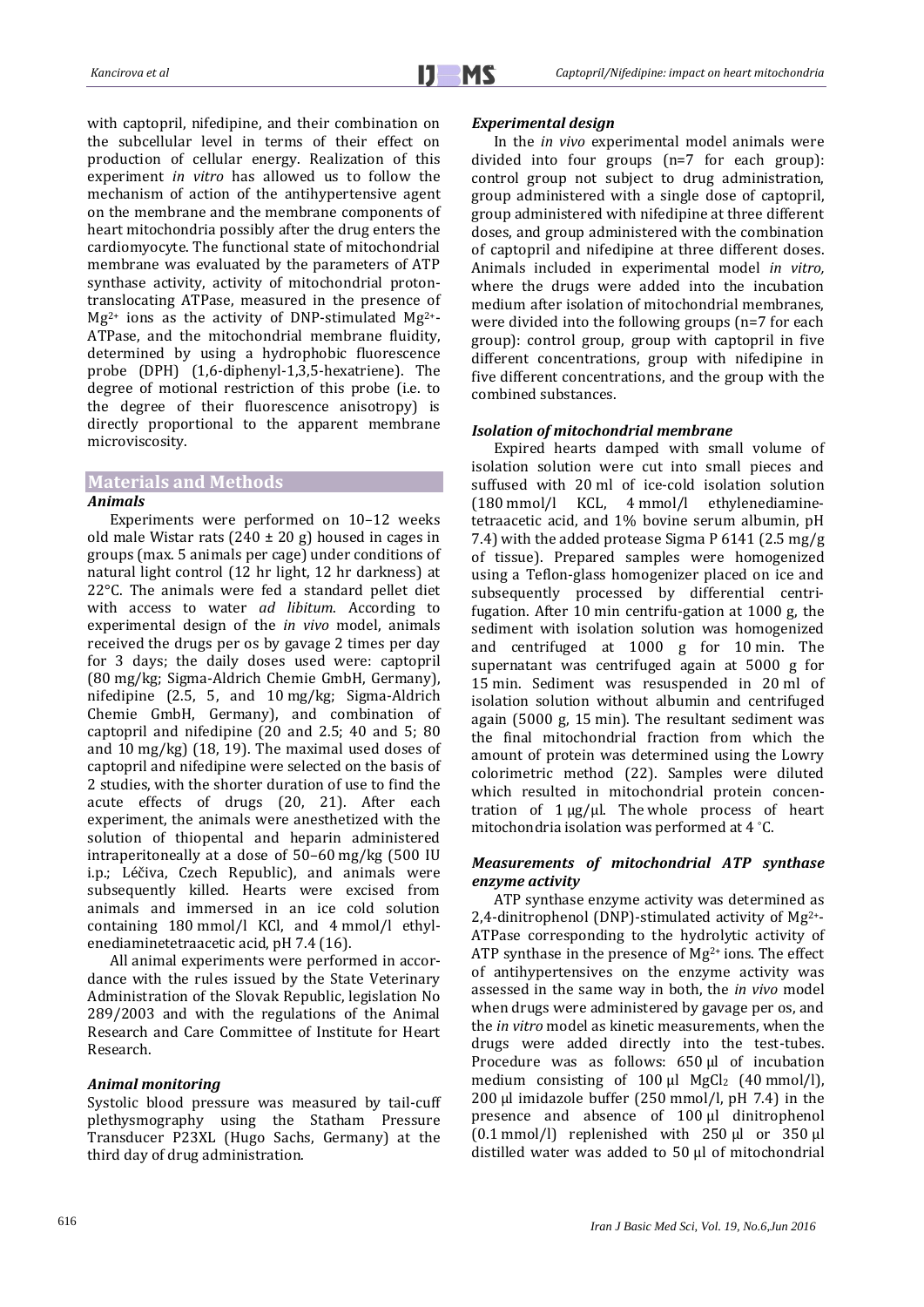fraction. DNP-stimulated Mg2+-ATPase activity was obtained by adding dinitrophenol, which made all mitochondrial membranes leaky and thus permeable to Mg2+ ions. In the *in vitro* experimental model, we afterward added antihypertensive drugs - captopril and nifedipine (200 μl) in various concentrations in the ranges of 0.45 to 0.01 and 0.015 to 0.003 mmol/l. In the case of all *in vitro* experiments, nifedipine was dissolved in a 10% solution of dimethyl sulfoxide (DMSO) due to its poor solubility. The samples in the incubation medium were pre-incubated for 10 min at 37 °C and then the reaction was initiated by addition of 40 mmol/l ATP. After 20 min of incubation, the reaction was stopped by adding 1 ml of ice-cold 12% trichloroacetic acid. DNP-stimulated Mg2+-ATPase activity was determined spectrophotometrically at 700 nm as the amount of inorganic phosphate Pi liberated by ATP splitting in the presence of mitochondrial fraction and  $Mg^{2+}$  per unit of time (μmol. Pi/g/hr) (23).

#### *Measurements of enzyme kinetics*

The method of enzyme kinetics, consisting of measuring the dependence of ATP synthase activity (determined as DNP-stimulated Mg2+-ATPase activity) on the increasing concentration of ATP allows to determine the basic kinetic parameters Vmax- maximal reaction rate and Km- Michaelis-Menten constant and thus to determine one of the basic types of enzyme inhibition: competitive, noncompetitive, uncompetitive, and allosteric. The measurement procedure was identical to the above-mentioned determination of the mitochondrial ATP synthase activity with the difference in initiating the reaction by ATP with concentration range  $(0 - 40)$  mmol/l in the presence of inhibitors drugs in the following concentrations: 0.3 mmol/l captopril, 0.01 mmol/l nifedipine, combination of 0.3 mmol/l captopril, and 0.01 mmol/l nifedipine. For measurement, the modified method of the study by Horvat *et al* and Vrbjar *et al* was used (24, 25).

#### *Measurements of mitochondrial membrane fluidity*

Membrane fluidity characterizing the physical state of the lipid bilayer of mitochondrial membrane was determined by fluorescence spectroscopy method as the anisotropy of the fluorescence probe 1,6-diphenyl-1,3,5-hexatriene, which is sensitive to the movement of acyl chains of the membrane phospholipids. A high degree of fluorescence anisotropy of DPH indicates a high degree of structural order of the phospholipids, which means lower membrane fluidity. Isolated mitochondria were incubated for 20 min in the incubation medium with the final volume of 2 ml containing 180 mmol/l of KCl, 4 mmol/l of ethylenediaminetetraacetic acid, and 200 μl of drug (captopril/nifedipine) in the concentration range from 0.45 to 0.01 mmol/l for captopril, from 0.015 to 0.003 mmol/l for nifedipine, or from 0.45 and 0.015 mmol/l to 0.015 and 0.03 mmol/l for combination of captopril and nifedipine in *in vitro* measurements. Subsequently, the sample with the volume of 1750 μl was suspended to the standardized concentration and labelled with 250 μl of DPH. The time dependence of fluorescence anisotropy of DPH was measured during 1800 sec (26).

#### *Estimation of mitochondrial purity*

Purity of mitochondrial preparation was tested by estimation of the markers - ATPase activities, a characteristic for sarcolemma (the Na+/K+-ATPase) and another for sarcoplasmic reticulum ATPase (the  $Mg^{2+}/Ca^{2+}-ATPase$ ) in the absence and presence of their specific inhibitors using the technic described in detail by Ferko *et al* (16) and Malekova *et al* (27).

## *Statistical analysis*

Data were expressed as means±standard deviations for normally distributed variables, otherwise median and quartile ranges from the lower quartile Q1 to the upper quartile Q3 were used. Differences between the groups were compared and tested at significance level  $\alpha$  = 0.05 by non-parametric statistical tests: Mann-Whitney test for comparison of two groups and Kruskal-Wallis test to compare more than two groups. In the case of the significance of the global test, a *post hoc* Conover-Inman test for pairwise comparisons (pairs) was conducted.

## **Results**

## *Estimation of mitochondrial purity*

The degree of contamination of mitochondrial preparation in the membranes of the sarcolemma and sarcoplasmic reticulum was estimated by the presence of their marker enzymes and amounted to 0.84% and 1.59%, respectively (data not shown).

## *In vivo effect of antihypertensive drugs on blood pressure*

No significant change of systolic blood pressure was observed on the third day of administration of captopril, nifedipine, and their combination in normotensive rats (data not shown).

## *Effect of dimethyl sulfoxide on functional and biophysical properties of mitochondrial membrane in vitro*

The possible influence of DMSO on the fluidity and ATP synthase activity of mitochondrial membrane was experimentally excluded (Table 1).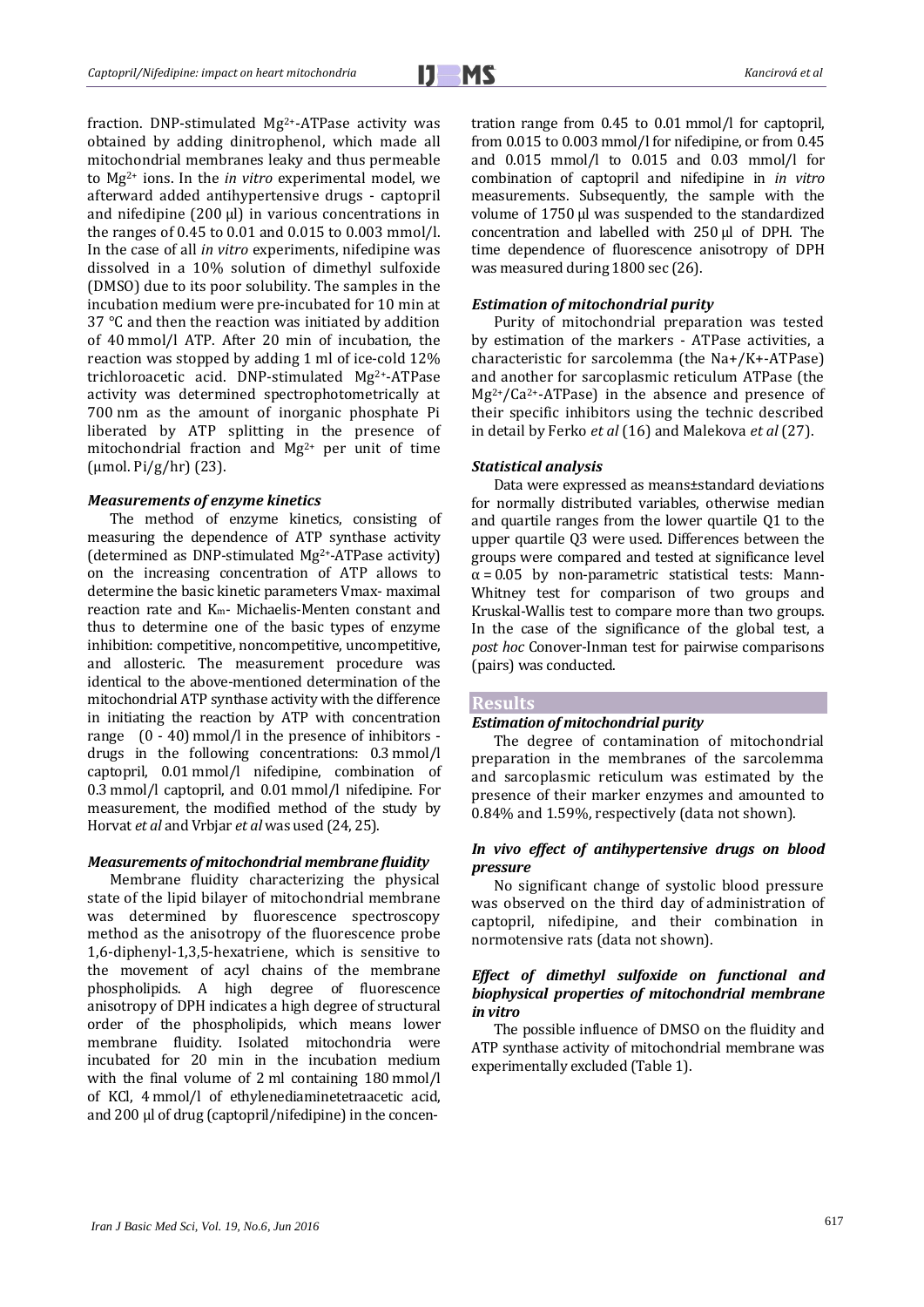**Table 1.** Effect of 10% solution of dimethyl sulfoxide (DMSO) on DNP-stimulated Mg2+-ATPase activity and fluorescence anisotropy of DPH *in vitro*. The results are reported as the arithmetic mean±standard deviation, n = 5

| Concentration of DMSO [%]                                             | 10%                  | Control           |
|-----------------------------------------------------------------------|----------------------|-------------------|
| ATP synthase activity<br>[ $umol.Pi$ <sup>1</sup> .hr <sup>-1</sup> ] | $35.79 \pm 1.17$     | $34.42 \pm 0.93$  |
| Membrane fluidity [arb.unit]                                          | $0.196 \pm$<br>0.019 | $0.194 \pm 0.018$ |

#### *In vitro modulation of mitochondrial membranes*

*In vitro* effect of antihypertensive drugs captopril, nifedipine, and their combination on the mitochondrial enzyme ATP synthase activity and the effect of the drugs depending on the concentration are presented in Figure 1. Results showed that both drugs, as well as their combination, had an inhibitory effect on the hydrolytic activity of ATP synthase. In the case of modulation by ACE inhibitor, captopril, we observed the largest decrease in the mitochondrial ATP synthase activity in the highest concentration and its activity was decreased almost to zero (0.912 μmol. Pi/g/hr). This decrease by 97.41% was statistically significant  $(P = 0.002)$  (Figure 1A). In the case of modulation by the blocker of calcium channels, nifedipine, the level of inhibition in its highest concentration (0.015 mmol/l) was manifested by a decrease in the activity by 33% in comparison with the control group  $(P = 0.003)$  (Figure 1B). The combination of captopril and nifedipine in the concentrations of 0.45 and 0.015 mmol/l respectively, caused the maximal level of inhibition with a decrease by 98.11% (*P* <0.0001) (Figure 1C).

The measurement of enzyme activation with increasing concentration of ATP showed a statistically significant decrease in Vmax value  $(P = 0.02)$  in all groups affected by the presence of drugs (captopril 0.3 mmol/l, nifedipine 0.01 mmol/l, combination of captopril 0.42 mmol/l, and nifedipine 0.01 mmol/l). Simultaneously in the presence of drugs as inhibitors, we did not find any statistically significant change in the value of Michaelis constant  $K_m$  in comparison with the control group ( $P = 0.88$ ). Results from the fluorescence anisotropy measurements did not exhibit statistically significant differences in any of the experimental groups when compared to controls ( $P = 0.55$ ;  $P = 0.75$ ; *P* = 0.8) (Figure 2). We did not find a linear relationship between mitochondrial ATP synthase activity and membrane fluidity (correlation coefficient Kendall tau  $b = 0.2, P = 0.81$ .

#### *In vivo modulation of mitochondrial membrane*

In *in vivo* conditions, ACE inhibitor had been administered for three days in a daily dosage of 80 mg/kg, which caused a statistically nonsignificant decrease in ATP synthase activity by 1.67% (*P* = 0.67) (Figure 3A). On the contrary, nifedipine with 5 mg/kg daily-dosage manifested non-significant activating effect with maximal average increase of ATP synthase activity by 21.31% (*P* = 0.21) (Figure 3B). Increasing doses of drugs administered in combination caused a gradual increase in mitochondrial enzyme activity, while in the group with 80 mg/kg and 10 mg/kg daily dosage of captopril and nifedipine, the level of activation amounted to 14% compared to the control group. Although, this ascending trend was not significant (*P* = 0.16) (Figure 3C).



Figure 1. DNP-stimulated Mg<sup>2+</sup>-ATPase activity (ATP synthase activity) dependence on the concentration of captopril (A) nifedipine (B) and combination of captopril and nifedipine (C) *in vitro*. 0 represents the control group. The results are reported as the arithmetic mean ± standard deviation, n = 7, \*- *P*<0.05 vs. control group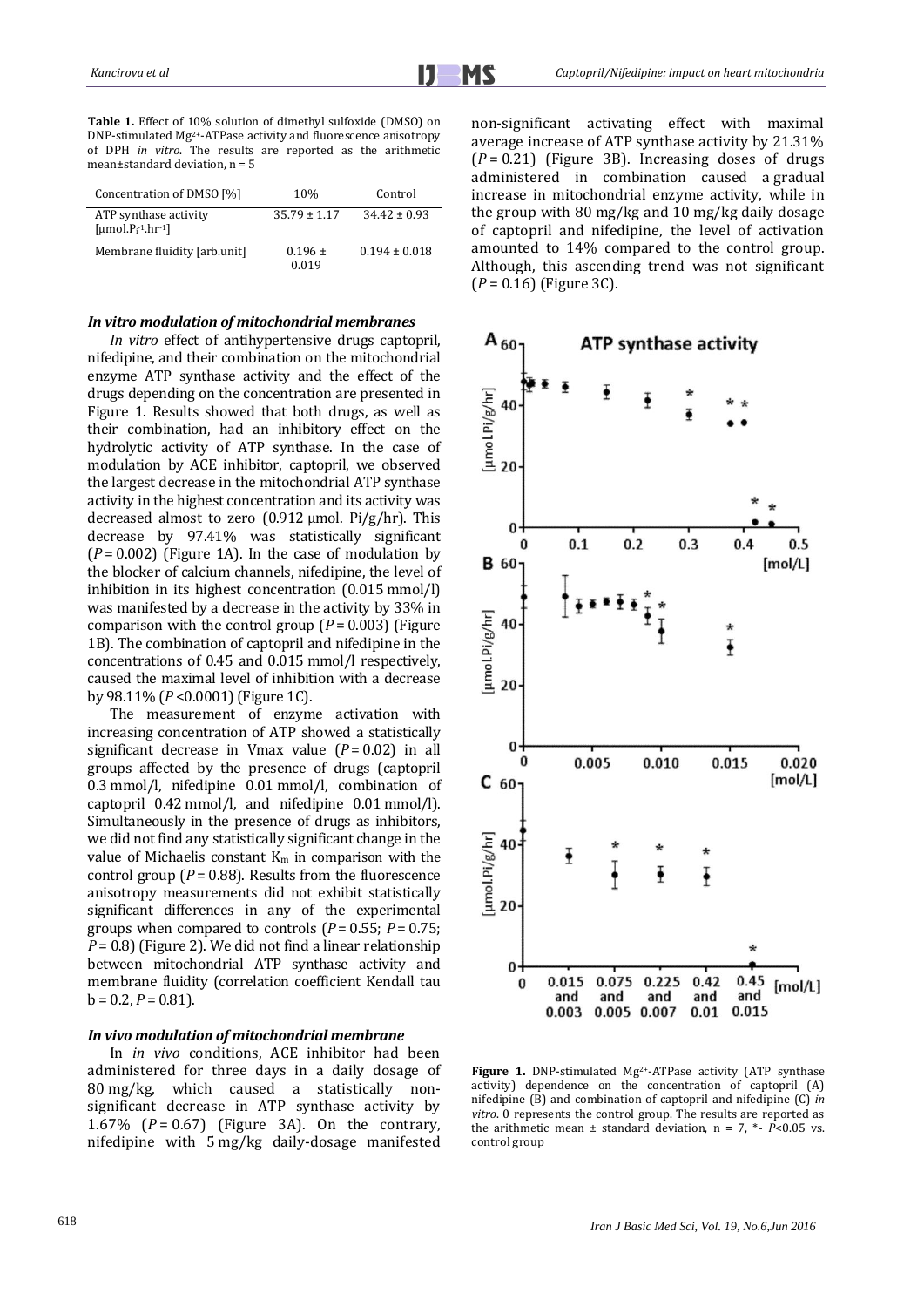



**Figure 2.** Fluorescence anisotropy of DPH (reciprocal of the membrane fluidity) dependence on the concentration of captopril (A), nifedipine (B), and combination of captopril and nifedipine (C) *in vitro*. Reported concentrations correspond to the concentrations added to the incubation medium. 0 represents the control group. The minimum, lower quartile, median, upper quartile, and maximum of the measured value are presented;  $n = 7$ 



**Figure 3.** Dose-dependent effect of captopril (A), nifedipine (B), and combination of both (C) on DNP-stimulated Mg2+-ATPase activity (ATP synthase activity) of measurement *in vivo*. 0 represents the control group. The results are reported as the arithmetic mean ± standard deviation; n = 7

We found antihypertensive therapy not significantly effective on lipid acyl chain arrangement within mitochondrial membranes. In all groups, the therapy had minimal fluidizing effect. In the group administered with captopril at a daily dosage of 80 mg/kg, we recorded a decline in the fluorescence anisotropy of DPH (reciprocal of the membrane fluidity) by 2.5% compared to the controls  $(P = 0.8)$ (Figure 4A). In the group treated with nifedipine at a daily dosage of 5 and 2.5 mg/kg, we observed a decrease in fluorescence anisotropy of DPH by 3.25%  $(P = 0.78)$  (Figure 4B). Finally, in the group treated with the combination of captopril and nifedipine, the reduction in the fluorescence anisotropy was about  $3\%$  ( $P = 0.8$ ) (Figure 4C).

## **Discussion**

Due to its high prevalence, hypertension remains the biggest risk factor for cardiovascular diseases, despite extensive knowledge about its pathogenesis and important progress in the field of pharmacological therapy (11,28*–*30), as well as increased knowledge about the alterations in the concerning the heart in hypertension (1). However, alterations induced by the treatment of hypertension in cellular bioenergetics in the myocardium, which has recently



**Figure 4.** Dose-dependent effect of captopril (A), nifedipine (B), and combination of both (C) on the fluorescence anisotropy of DPH (reciprocal of the membrane fluidity); measurement *in vivo*. 0 represents the control group. The minimum, lower quartile, median, upper quartile, and maximum of the measured value are presented;  $n = 7$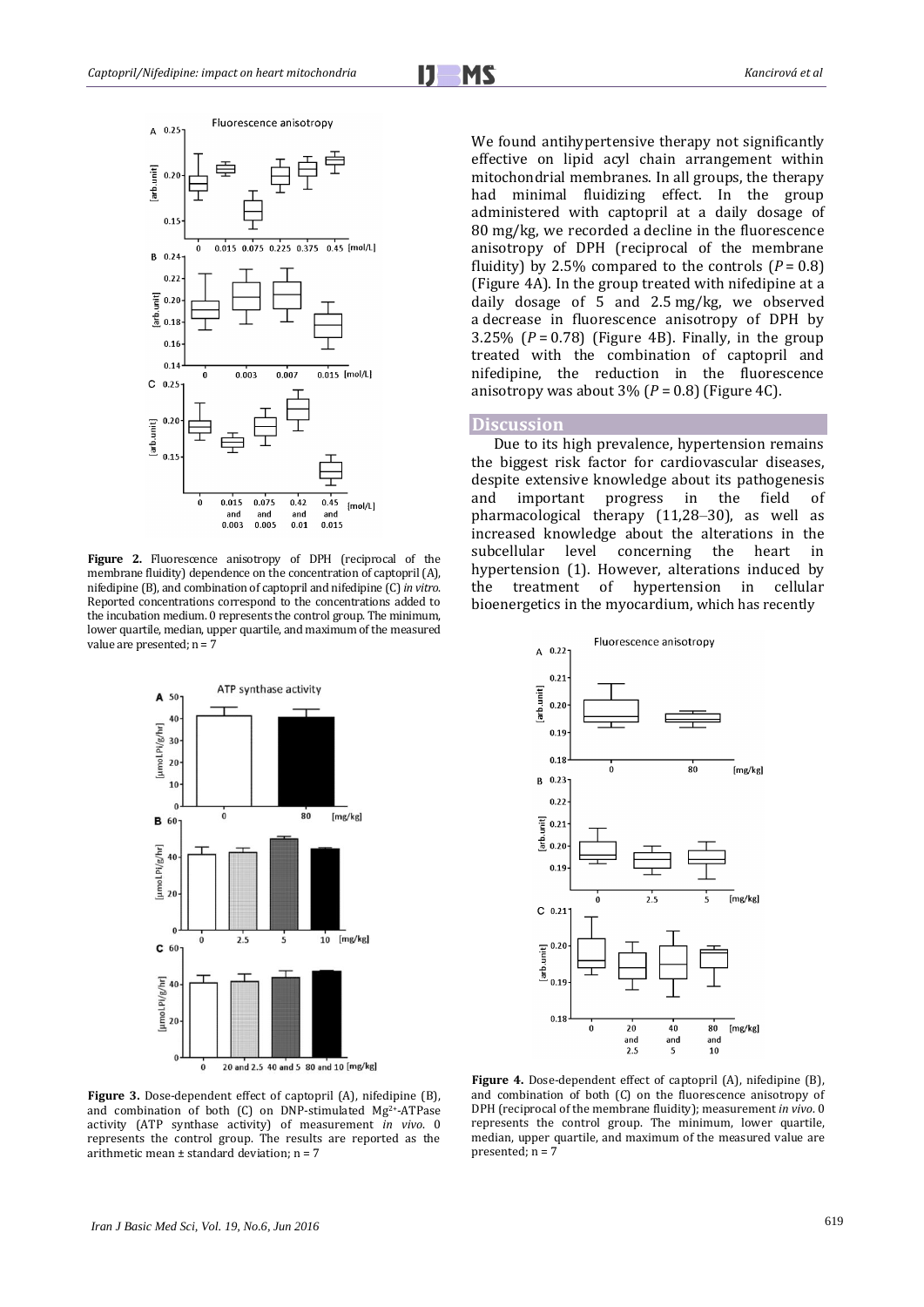been investigated, have not been fully explored yet. Animal studies about the mechanism of pharmacological action in terms of cellular bioenergetics provide an opportunity to characterize<br>possible adverse effects of drugs more possible adverse effects of drugs more comprehensively.

Captopril, an angiotensin-converting enzyme inhibitor, and nifedipine, a dihydropyridine calcium channel blocker are widely used in the experiments dealing with the treatment of cardiovascular diseases like hypertension. Several studies have documented favorable and cardioprotective effects of captopril and nifedipine treatment (31*–*35). In contrast, other studies did not report any protective effect of captopril on mitochondrial function in spontaneously hypertensive rat hearts (14, 36, 37).

Mitochondria with their ability to control ATP production play a central role in the energetic metabolism of all tissues including myocardium, especially. However, the optimal state of mitochondria for its functional processes is indispensable (38). Notably, mitochondrial transport system and receptors necessitate for their proper function, certain mobility of molecules of the lipid bilayer membrane. Changes in the membrane properties incurred due to possible interaction of the membrane with the drugs may negatively affect mitochondrial function (39*–*41), for example by incorporation of the drug to the membrane. This can be manifested by the change in the structural ordering of membrane phospholipids, which can be reflected in the change of fluorescence of DPH – a marker of membrane fluidity. The optimal state of fluidity is crucial for mitochondria: it is not appropriate for the membrane to be too rigid, or too fluid (42, 43). High degree of membrane fluidity can adversely influence the permeability of the membrane, reduce the ability of the affected mitochondria to generate enough ATP (44), and can eventually end in apoptosis (45). On the contrary, the positive remodeling of mitochondrial membrane was demonstrated to be manifested in metabolic diseases such as acute diabetes mellitus (16, 46, 47). Compensatory conditions generated by the remodeling process of the mitochondrial membrane enabled myocardium to cope with the increased energy demands in the pathological state.

There is some evidence that hypertension similarly to acute diabetes mellitus (16, 17, 47) induced many adaptative changes in the properties and function of the heart mitochondria (36). In addition, the experimental studies of Ziegelhӧffer *et al* and Mujkošová *et al* investigated the effect of antihypertensive treatment by captopril and its combination with nifedipine on the hypertensioninduced alterations (14, 36). To exclude the changes linked with adaptation to hypertension, the experimental model of normotensive Wistar rats was used. The *in vitro* study of the mitochondrial membrane allowed us to assess whether the drugs acted by direct interaction with the enzyme ATP synthase or indirectly through the interaction and subsequent modulation of the mitochondrial membrane. *In vivo* experiments were established to assess the acute side effects of antihypertensive treatment on the functional properties of heart mitochondria.

The activity of ATP synthase determined as DNPstimulated Mg2+-ATPase activity was modulated by the increased concentration of ACE inhibitor, captopril, in *in vitro* condition. Captopril as a modulator had an inhibitory effect. The observed statistically non-significant differences in the increased fluorescence anisotropy DPH in the presence of captopril suggest unimpaired physical condition of the mitochondrial membrane by the action of the drug. In the case of the blocker of calcium channels, nifedipine, the same inhibitory effect of ATP synthase activity was observed, as it was observed in the modulation by the ACE inhibitor, captopril. Due to the poor solubility of nifedipine, it was necessary to dissolve the drug in a solution of DMSO. Applied 10% concentration of DMSO has proven to be the lowest possible concentration with respect to precipitation with the lower concentrations of DMSO in the incubation medium. This concentration was still acceptable because DMSO used for dissolution of nifedipine did not interfere with the determination of ATP synthase activity and did not affect the fluidity of mitochondrial membrane (Table 1). The combination of both drugs inhibited the hydrolytic ATP synthase activity, with the decline in the activity for higher concentrations of 0.45 mmol/l (captopril) and 0.015 mmol/l (nifedipine) representing their toxic effect. Observation of any significant fluidizing effect of monotherapy and combination therapy suggested that drugs did not interact with membrane components and did not incorporate into the membrane as described previously in the study of Jaremko *et al* (48) and Pereira *et al* (49).

The non-significant differences in the membrane fluidity between the control and the group with the addition of antihypertensive drugs indicate that drugs directly interacted with the ATP synthase enzyme and not through interaction with the mitochondrial membrane. The kinetics measurement consisting of the activation of ATP synthase activity with the increasing concentrations of ATP revealed a decrease in Vmax values in all groups with the presence of inhibitor, compared to the control group. Unchanged  $K_m$  values in the groups with inhibitors proved that the inhibitor did not cause any alterations in the affinity of the ATP-binding site of the enzyme to a substrate. The observed changes in kinetics parameters determined a noncompetitive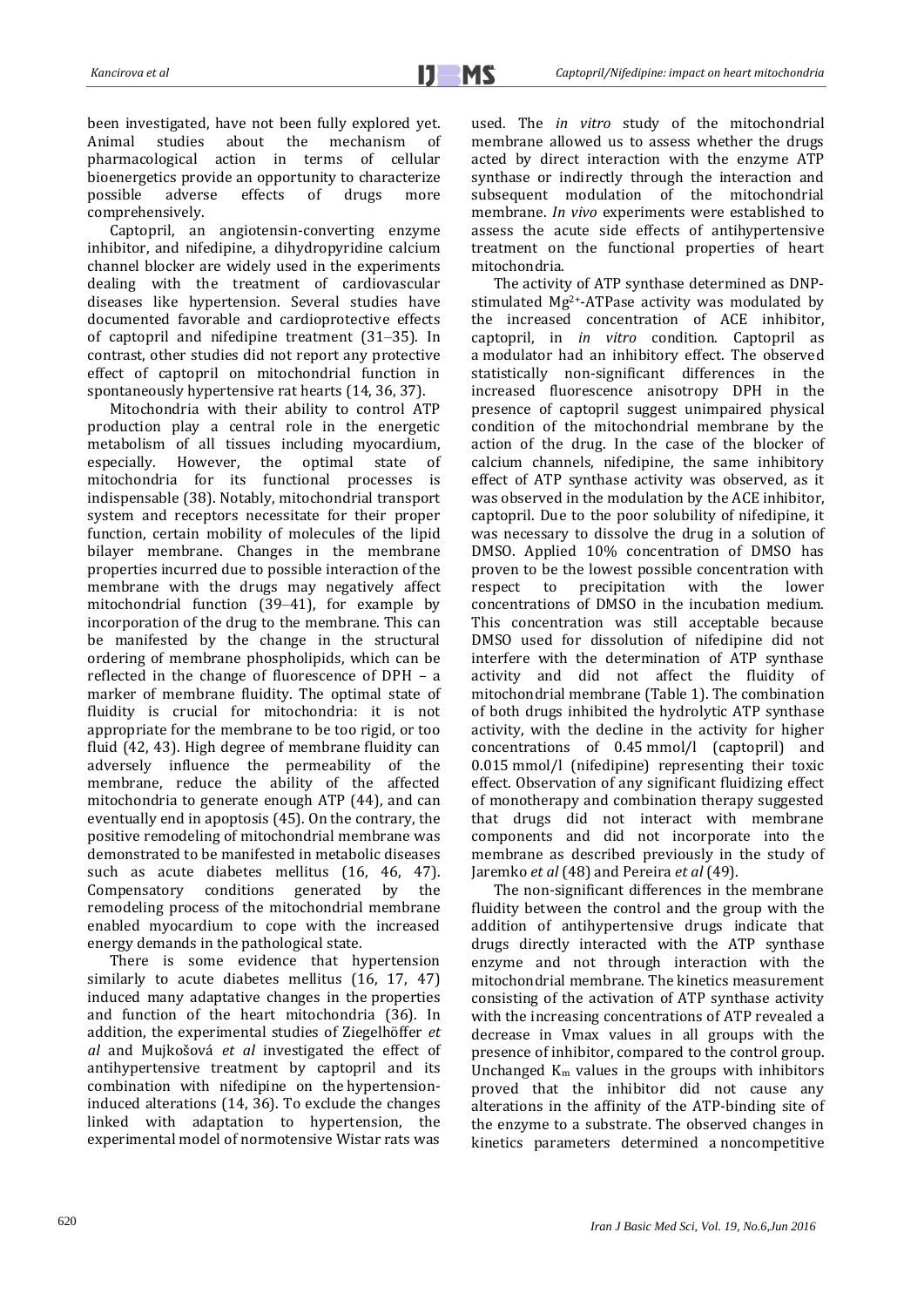type of drug inhibition. This type of inhibition leads to a direct interaction between the drug and enzyme at a place other than the active site. The observation of any significant change in membrane fluidity confirmed the fact that antihypertensive drugs do not incorporate into mitochondrial membrane and do not alter the biophysical properties of the mitochondrial membrane. On this basis, we can infer that antihypertensive drugs bind to one of the subunits of F1 part of the ATP synthase. This might change the conformation of the enzyme, thus, irreversibly inactivate the active site.

Assuming the immediate effect of the antihypertensive agents we designed the *in vivo* model with the aim to approach clinical conditions. Our special emphasis was given to the short drug action effect, because in the long term action of drugs, the alterations associated with the systemic response of organism possibly masking direct drug effect, are also involved. Moreover, captopril differs from other inhibitors of angiotensin-converting enzyme by its short elimination half-life (18). The equally short elimination half-life of nifedipine was proven (19). With respect to the short acting of both antihypertensive drugs and to study mainly acute drug effects, we have set the drug administration for *in vivo* testing to two times per day for three days. Results showed that captopril caused only a minimal, nonsignificant increase in mitochondrial membrane fluidity (decrease in fluorescence anisotropy) and a decrease in mitochondrial ATP synthase enzyme activity. Nevertheless, nifedipine caused a nonsignificant increase in mitochondrial membrane fluidity (decrease in fluorescence anisotropy) but an expressive increase of ATP synthase activity in the dosage of 5 mg/kg. We did not observe such an expressive increase in the enzyme activity in a higher concentration of antihypertensive agents. In the case of combined drug administration, nifedipine reduced the inhibitory effect of captopril observed in monotherapy. This resulted in an increase of the ATP synthase activity. We observed a decreasing trend in the average values of anisotropy, i.e. an increase in fluidity.

## **Conclusion**

In summary, we performed both *in vitro* and *in vivo* experiments to assess the possible adverse effects of antihypertensive drugs captopril and nifedipine from the view of myocardial bioenergetics. Results of ATP synthase activity and mitochondrial membrane fluidity from *in vivo* measurements suggested that antihypertensive therapy represented by captopril and nifedipine have no harmful adverse effect on the functional properties of the heart mitochondrial membrane. Although, the *in vitro* kinetics study, allowing to get more detailed information about the mechanisms of action and not including all regulatory and metabolic processes as *in vivo* study, showed direct drug interaction with the mitochondrial ATP synthase enzyme is responsible for its noncompetitive inhibition. Based on the different results from *in vivo* and *in vitro* experiments, we propose that the drugs *in vivo* did not permeate through the cardiomyocyte membrane and had no direct effect on mitochondrial bioenergetics.

#### **Acknowledgment**

The results in this paper were derived from a student thesis. Authors feel indebted to Csilla Viczenczova and Tamara Beňová from Department of Histochemistry and Electron microscopy, Institute for Heart Research, Slovak Academy of Sciences, Bratislava, Slovakia, for their valuable help in performing the measurements of blood pressure. The excellent help of Mrs Zlatica Hradecká and Mrs Miroslava Zádorová from Institute for Heart Research, Centre of Excellence SAS NOREG, Slovak Academy of Sciences, Bratislava, Slovakia, is gratefully acknowledged. Supported by Grants: APVV-01-02-11, and VEGA SR: 2/0133/15 and 2/0201/15.

## **Conflict of Interest**

Authors declare that there is no conflict of interest associated with this study.

#### **References**

- 1. Kuneš J, Kadlecová M, Vaněčková I, Zicha J. Critical developmental periods in the pathogenesis of hypertension. Physiol Res. 2012; 61 Suppl 1:S9-17.
- 2. Paulis L, Steckelings UM, Unger T. Key advances in antihypertensive treatment. Nat Rev Cardiol. 2012; 9:276-285.
- 3. Pintérová M, Kuneš J, Zicha J. Altered neural and vascular mechanisms in hypertension. Physiol Res. 2011; 60:381-402.
- 4. Elliott WJ. and Ram CV. Calcium channel blockers. J Clin Hypertens (Greenwich). 2011; 13(9):687-9.
- 5. Law M, Wald N, Morris J. Lowering blood pressure to prevent myocardial infarction and stroke: a new preventive strategy. Health Technol Assess. 2003; 7:1-94.
- 6. Wang JG, Pimenta E, Chwallek F. Comparative review of the blood pressure-lowering and cardiovascular benefits of telmisartan and perindopril. Vasc Health Risk Manag. 2014; 10:189-200.
- 7. Taddei S. Combination therapy in hypertension: what are the best options according to clinical pharmacology principles and controlled clinical trial evidence? Am J Cardiovasc Drugs. 2015; 15:185-194.
- 8. Conlin PR, Williams GH..Use of calcium channel blockers in hypertension. Adv Intern Med. 1998; 43:533-62.
- 9. White P. Calcium channel blockers. AACN Clin Issues Crit Care Nurs. 1992; 3:437-446.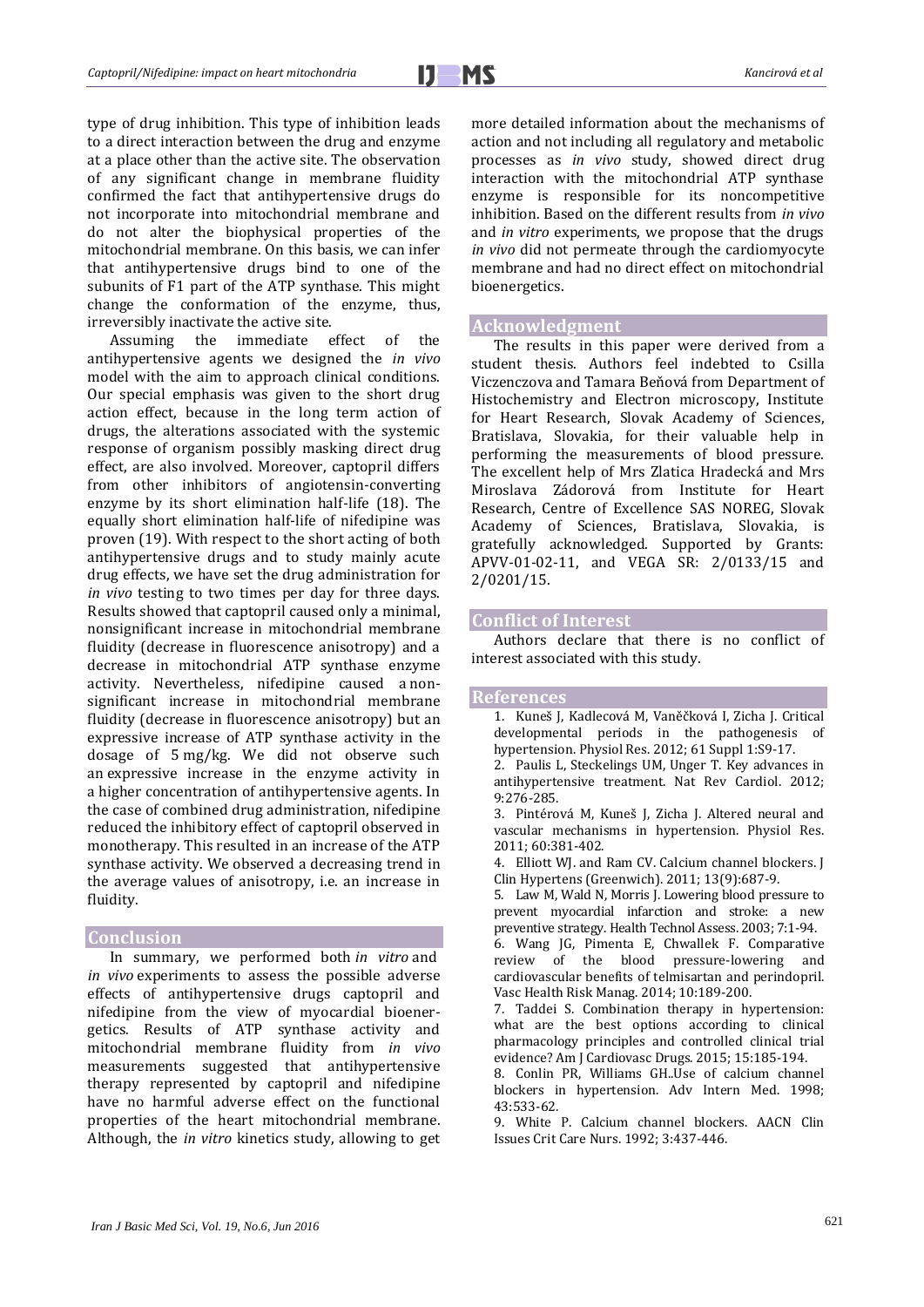10. van Geijn HP, Lenglet JE, Bolte AC. Nifedipine trials: effectiveness and safety aspects. BJOG. 2005; 112 Suppl 1:79-83.

11. Das AM, Harris DA. Mitochondrial ATP synthase regulation in heart: defects in hypertension are restored after treatment with captopril. Cardioscience. 1992; 3:227-232.

12. Postnov YV, Orlov SN, Budnikov YY Doroschuk AD Postnov AY. Mitochondrial energy conversion distubance with decrease in ATP production as source of systemic arterial hypertension. Pathophysiology. 2007; 14: 195-204.

13. Roman MJ, Saba PS, Pini R, Spitzer M, Pickering TG, Rosen S, Alderman MH, Devereux RB. Parallel cardiac and vascular adaptation in hypertension. Circulation. 1992; 86:1909-1918.

14. Ziegelhöffer A, Mujkošová J, Ferko M, Vrbjar N, Ravingerová T, Uličná O, Waczulíková I, Ziegelhöffer B. Dual influence of spontaneous hypertension on membrane properties and ATP production in heart and kidney mitochondria in rat: effect of captopril and nifedipine, adaptation and dysadaptation. Can J Physiol Pharmacol. 2012; 90:1311-1323.

15. Ziegelhöffer A, Ravingerová T, Waczulíková I, Cársky J, Neckár J, Ziegelhöffer-Mihalovicová B, Styk J. Energy transfer in acute diabetic rat hearts: adaptation to increased energy demands due to augmented calcium transients. Ann N Y Acad Sci 2002; 967: 463- 468.

16. Ferko M, Gvozdjaková A, Kucharská J, Mujkosová J, Waczulíková I, Styk J, Ravingerová T, Ziegelhöffer-Mihalovicová B, Ziegelhöffer A. Functional remodeling<br>of heart mitochondria in acute diabetes: of heart mitochondria in acute diabetes: interrelationships between damage, endogenous protection and adaptation. Gen Physiol Biophys. 2006; 25:397-413.

17. Ravingerová T, Adameová A, Matejíková J, Kelly T, Nemčeková M, Kucharská J, Pecháňová O, Lazou A. Subcellular mechanisms of adaptation in the diabetic myocardium: Relevance to ischemic preconditioning in the nondiseased heart. Exp Clin Cardiol. Winter. 2010; 15:68-76.

18. Duchin KL, McKinstry DN, Cohen AI, Migdalof BH. Pharmacokinetics of captopril in healthy subjects and in patients with cardiovascular diseases. Clin Pharmacokinet. 1988;14:241-59.

19. Snider ME, Nuzum DS, Veverka A. Long-acting nifedipine in the management of the hypertensive patient. Vascular Health and Risk Management. 2008; 4:1249-1257.

20. Kubo T, Fujie K, Yamashita M, Misu Y. Antihypertensive effects of nifedipine on conscious normotensive and hypertensive rats. J Pharmacobiodyn. 1981; 4:294-300.

21. Miguel-Carrasco JL, Zambrano S, Blanca AJ, Mate A, Vázquez CM. Captopril reduces cardiac inflammatory markers in spontaneously hypertensive rats by inactivation of NF-kB. Journal of Inflammation (London, England). 2010; 7:21.

22. Lowry OH, Rosebrough NJ, Farr AL, Randall RJ. Protein measurement with the Folin phenol reagent. J Biol Chem 1951; 193:265-275.

23. Taussky HH, Shorr E. A microcolorimetric method for the determination of inorganic phosphorus. J Biol Chem. 1953; 202:675-685.

24. Horvat A, Momić T, Petrović S, Nikezić G, Demajo M. Selective inhibition of brain Na,K-ATPase by drugs. Physiol Res 2006; 55:325-338.

25. Vrbjar N, Dzurba A, Ziegelhöffer A. Enzyme kinetics and the activation energy of (Na,K)-ATPase in ischaemic hearts: influence of the duration of ischaemia. Gen hysiol Biophys 1994; 13:405-411.

26. Shinitzky M. Membrane fluidity in malignancy. Adversative and recuperative. Biochim Biophys Acta 1984; 738:251-261.

27. Malekova L, Kominkova V, Ferko M, Stefanik P, Krizanova O, Ziegelhöffer A, Szewczyk A, Ondrias K. Bongkrekic acid and atractyloside inhibits chloride channels from mitochondrial membranes of rat heart. Biochim Biophys Acta 2007; 1767:31-44.

28. Millgård J, Hägg A, Sarabi M, Lind L. Captopril, but not nifedipine, improves endothelium-dependent vasodilation in hypertensive patients. J Hum Hypertens 1998; 12:511-516.

29. Weir MR. Targeting mechanisms of hypertensive vascular disease with dual calcium channel and reninangiotensin system blockade. J Hum Hypertens 2007; 21:770-779.

30. Meyers RS, Siu A. 2011. Pharmacotherapy review of chronic pediatric hypertension. Clin Ther 2011; 33:1331-1356.

31. Ago T, Yang Y, Zhai P, Sadoshima J. Nifedipine inhibits cardiac hypertrophy and left ventricular dysfunction in response to pressure overload. I Cardiovasc Transl Res 2010; 3:304-313.

32. Chen JB, Rao BF, Chang J, Liao XG, Cao YD. Effects of captopril on myocardial energy metabolism in mice with viral myocarditis]. Zhongguo Wei Zhong Bing Ji Jiu Yi Xue 2003; 15:485-488.

33. Vavrínková H, Tutterová M, Stopka P, Divisová J, Kazdová L, Drahota Z. The effect of captopril on nitric oxide formation and on generation of radical forms of mitochondrial respiratory chain compounds in ischemic rat heart. Physiol Res 2001; 50:481-489

34. Yanagishita T, Tomita M, Itoh S, Mukae S, Arata H, Ishioka H, Geshi E, Konno N, Katagiri T. Protective effect of captopril on ischemic myocardium. Jpn Circ J 1997; 61:161-169.

35. Mrak RE, Carry MM, Murphy ML, Peng CF, Straub KD. Reperfusion injury in ischemic myocardium: effects of nifedipine and verapamil. Am J Cardiovasc Pathol 1990; 3:61-68.

36. Mujkosová J, Ulicná O, Waczulíková I, Vlkovicová J, Vancová O, Ferko M, Polák S, Ziegelhöffer A. Mitochondrial function in heart and kidney of spontaneously hypertensive rats: influence of captopril treatment. Gen Physiol Biophys. 2010; 29:203-207.

37. Rossi MA, Ramos SG, Prado CM. Chronic inhibition of nitric oxide synthase induces hypertension and cardiomyocyte mitochondrial and myocardial collagen remodelling in the absence of hypertrophy. J Hypertens 2003; 21:993-1001.

38. Shi C, Wu F, Xu J. Incorporation of β-sitosterol into mitochondrial membrane enhances mitochondrial function by promoting inner mitochondrial membrane fluidity. J Bioenerg Biomembr 2013; 45:301-305.

39. Schneider JM, Younes A. Binding of bepridil to isolated rat heart mitochondria. Basic Res Cardiol 1989; 84:623-630.